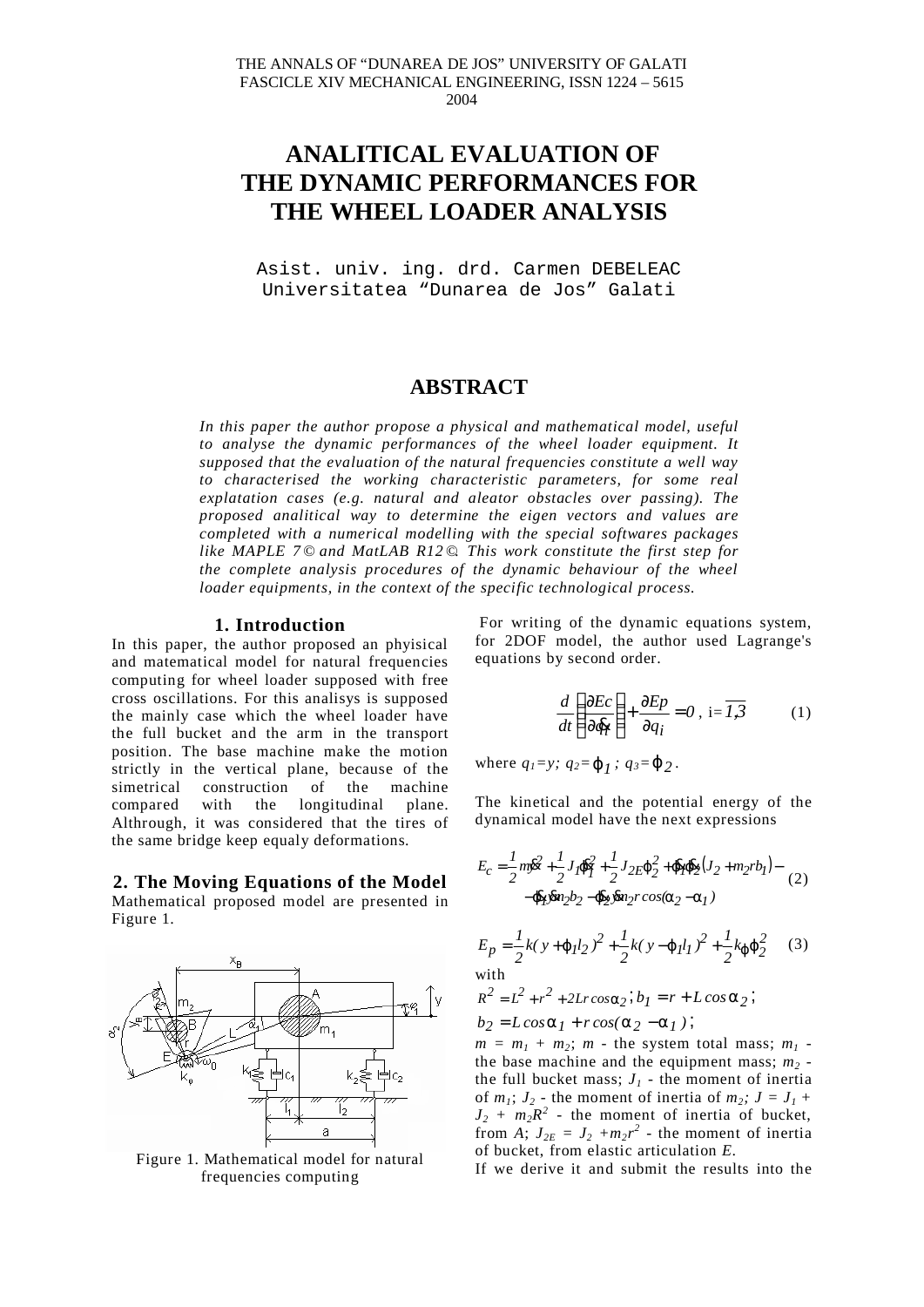Eq. (1), we obtaine the differential equations of the 2DOF model

$$
\begin{cases}\n\bar{y}_m - \bar{\phi}_1 m_2 b_2 - \bar{\phi}_2 m_2 r \cos(\alpha_2 - \alpha_1) +\n+ (k_1 + k_2) y + (k_2 l_2 - k_l l_1) \varphi_l = 0 \\
-\bar{y}_m_2 b_2 + \bar{\phi}_1 J + \bar{\phi}_2 (J_2 + m_2 r b_1) +\n+ y (k_2 l_2 - k_l l_1) + \varphi_l (k_l l_1^2 + k_2 l_2^2) = 0\n\end{cases}
$$
\n
$$
\begin{cases}\n- \bar{y}_m \cos(\alpha_2 - \alpha_1) + \bar{\phi}_1 (J_2 + m_2 r b_1) +\n+ \bar{\phi}_2 J_{2E} + k_{\varphi} \varphi_2 = 0\n\end{cases}
$$
\n(4)

It looking the solutions by the next form

$$
\begin{cases}\ny = A_I \sin(\, pt + \theta \,) \\
\varphi_I = A_2 \sin(\, pt + \theta \,) \\
\varphi_2 = A_3 \sin(\, pt + \theta \,) \n\end{cases} \tag{5}
$$

Next, we obtaine, through derive operation, the velocities and the accelerations expressions

$$
\begin{cases}\n\bar{y} = A_I p \cos(\ p t + \theta ) \\
\bar{\phi}_I = A_2 p \cos(\ p t + \theta ) \\
\bar{\phi}_2 = A_3 p \cos(\ p t + \theta )\n\end{cases}
$$
\n(6)\n
$$
\begin{cases}\n\bar{y} = -A_I p^2 \sin(\ p t + \theta ) = -p^2 y\n\end{cases}
$$

$$
\oint_{\phi_1}^{\phi_2} \frac{\partial^2 f}{\partial x^2} \sin(p t + \theta) = -p^2 \phi_1 \qquad (7)
$$
  

$$
\oint_{\phi_2}^{\phi_1} \frac{\partial^2 f}{\partial y^2} \sin(p t + \theta) = -p^2 \phi_2
$$

Through substitution into the differential equations system, result

$$
\begin{cases}\n(k_1 + k_2 - mp^2)y + (k_2l_2 - k_1l_1 + m_2b_2p^2)\varphi_1 +\n+ m_2rp^2\varphi_2 \cos(\alpha_2 - \alpha_1) = 0 \\
(k_2l_2 - k_1l_1 + m_2b_2p^2)y + (k_1l_1^2 + k_2l_2^2 - Jp^2)\varphi_1 - (8) \\
- p^2(J_2 + m_2rb_1)\varphi_2 = 0 \\
-m_2rp^2y\cos(\alpha_2 - \alpha_1) - p^2(J_2 + m_2rb_1)\varphi_1 +\n+ (k_{\varphi} - J_{2EP}^2)\varphi_2 = 0\n\end{cases}
$$

Matrix form for the equations system (2) are

$$
\left[D - p^2 I\right] = 0\tag{9}
$$

in witch  $p^2$  represent the natural values, and A is the matrix of natural vectors.

The equation of the characteristic matrix D have the expresion

$$
det[D - p^2 I] = 0 \tag{10}
$$

With the null condition for the determinant system, we could write

$$
\begin{vmatrix} d_{11} & d_{12} & d_{13} \\ d_{21} & d_{22} & d_{23} \\ d_{31} & d_{32} & d_{33} \end{vmatrix} = 0
$$

where

$$
d_{11} = k_1 + k_2 - mp^2
$$
  
\n
$$
d_{22} = k_1 l_1^2 + k_2 l_2^2 - Jp^2
$$
  
\n
$$
d_{33} = k_{\varphi} - J_{2EP}^2
$$
  
\n
$$
d_{12} = d_{21} = k_2 l_2 - k_1 l_1 + m_2 b_2 p^2
$$
  
\n
$$
d_{23} = d_{32} = -(m_2 r b_1 + J_2) p^2
$$
  
\n
$$
d_{13} = d_{31} = m_2 r p^2 \cos(\alpha_2 - \alpha_1)
$$

The pulsations equation have the next form

$$
p^{6} + C_{1}p^{4} + C_{2}p^{2} + C_{3} = 0 \qquad (11)
$$

 $p^2 = w - \frac{1}{2}C_I$  (12)

The three order equation, with unknown  $p^2$ , could be solved with the next substitution

> $2 = w - \frac{I}{2}C_I$ *3*

thus

$$
\left(w - \frac{1}{3}C_I\right)^3 + C_I \left(w - \frac{1}{3}C_I\right)^2 + C_2 \left(w - \frac{1}{3}C_I\right) + C_3 = 0
$$
 (13)  
or  

$$
w^3 - 3s_I w + 2n_I = 0
$$
 (14)

where:

$$
s_I = \frac{C_I^2}{9} - \frac{C_2}{3} \tag{15}
$$

$$
n_I = \frac{1}{2} \left( -\frac{C_I}{3} \right)^3 + \frac{1}{2} \left( -\frac{C_I}{3} \right) \cdot C_2 + \frac{1}{2} C_3 \tag{16}
$$

The three order equation have the solutions with the next forms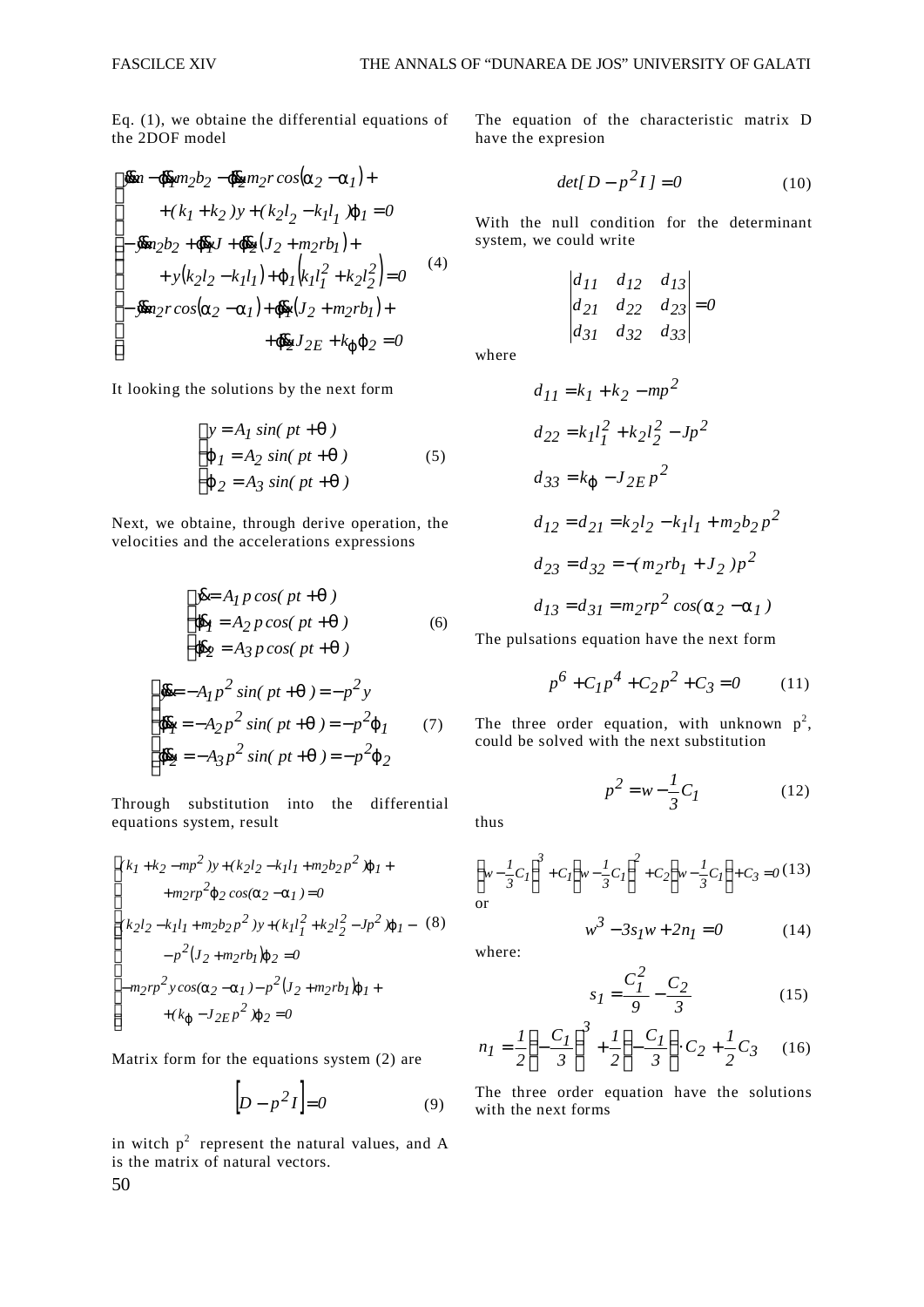$$
w_I = \pm 2\sqrt{s_I} \cos\left(\frac{\gamma_I}{3}\right)
$$
  
\n
$$
w_2 = \pm 2\sqrt{s_I} \cos\left(60^\circ - \frac{\gamma_I}{3}\right)
$$
 (17)  
\n
$$
w_3 = \pm 2\sqrt{s_I} \cos\left(60^\circ + \frac{\gamma_I}{3}\right)
$$

where the upper sign coresponding to the  $n_1>0$ case, and the lower sing coresponding to  $n_1<0$ case. The  $\gamma_1$  angle is obtained with formula

$$
cos\gamma_I = \frac{|n_I|}{s_I \sqrt{s_I}}
$$
 (18)

So, the natural values could written

$$
p_1^2 = w_1 - \frac{C_1}{3}
$$
  
\n
$$
p_2^2 = w_2 - \frac{C_1}{3}
$$
 (19)  
\n
$$
p_3^2 = w_3 - \frac{C_1}{3}
$$

The general solution of the moving differential equations result like a composition of the three motions, and could be determined using the numerical methods.

$$
z = A_1 \sin(p_1 t + Y_1) + A_2 \sin(p_2 t + Y_2) +
$$
  
+ 
$$
A_3 \sin(p_3 t + Y_3)
$$
  

$$
\varphi_1 = k_{IB} A_1 \sin(p_1 t + Y_1) + k_{2B} A_2 \sin(p_2 t + Y_2) +
$$
  
+ 
$$
k_{3B} A_3 \sin(p_3 t + Y_3)
$$
 (20)

*+k*<sub>3C</sub>A<sub>3</sub> sin(p3t+Ψ<sub>3</sub>)</sub>  $\varphi_2 = k_I C A_I \sin(p_I t + \Psi_I) + k_2 C A_2 \sin(p_2 t + \Psi_2) +$ 

The shape of the three natural vibration modes could be computed by evaluation of the  $A_{11}$ ,  $A_{12}$ si  $A_{13}$  constants, for the  $p_1$ ,  $A_{21}$ ,  $A_{22}$  si  $A_{23}$ constants, for the  $p_2$ , and  $A_{31}$ ,  $A_{32}$  si  $A_{33}$ constants, for the  $p_3$ .

The  $A_{1k}$  (k=1,2,3) coefficients could be computed with the initial conditions for the three vibration modes:

at the 
$$
t=0 \Rightarrow \begin{cases} y_0 = 0 \\ \varphi_{10} = 0 \\ \varphi_{20} = 0 \end{cases}
$$
  $si \begin{cases} y_0 = 0.1 \\ \varphi_{10} = 0 \\ \varphi_{20} = 0 \end{cases}$ 

# **of the Model**

The numerical simulation of the dynamic behaviour of the model was realised in the numerical computing software package MAPLE 7 ©, and the frequency analysis was completed into the MatLAB R12 © software.

The analysed case was realised from the real equipment type JCB 413 wheel loader, with the next characteristic values

 $l_1=0.8m$ ;  $l_2=1.2m$ ; r=0,350m; L=2,5 m; R=7,6m;  $b_1=2,11m$ ;  $b_2=2,5m$ ;  $m_1=4000$  kg;  $m_2=1500$ kg;  $\alpha_1 = 30^\circ$ ;  $\alpha_2 = 45^\circ$ ;  $J_1 = 2500$  kgm<sup>2</sup>;  $J_2 = 500$  $kgm^2$ ; J=14415 kgm<sup>2</sup>; J<sub>2E</sub>=683,75 kgm<sup>2</sup>;  $k\overline{1} = k_2 = 4 \times 10^5$  Nm;  $k_\varphi = 4 \times 10^8$  Nm/rad.





Making the necessary substitution, we obtaine the natural values

$$
p_1 = 6.76 \text{ rad/s};
$$
  
\n
$$
p_2 = 16.36 \text{ rad/s};
$$
  
\n
$$
p_3 = 973.32 \text{ rad/s}.
$$

and the natural frequencies are

$$
f_I = I Hz;
$$